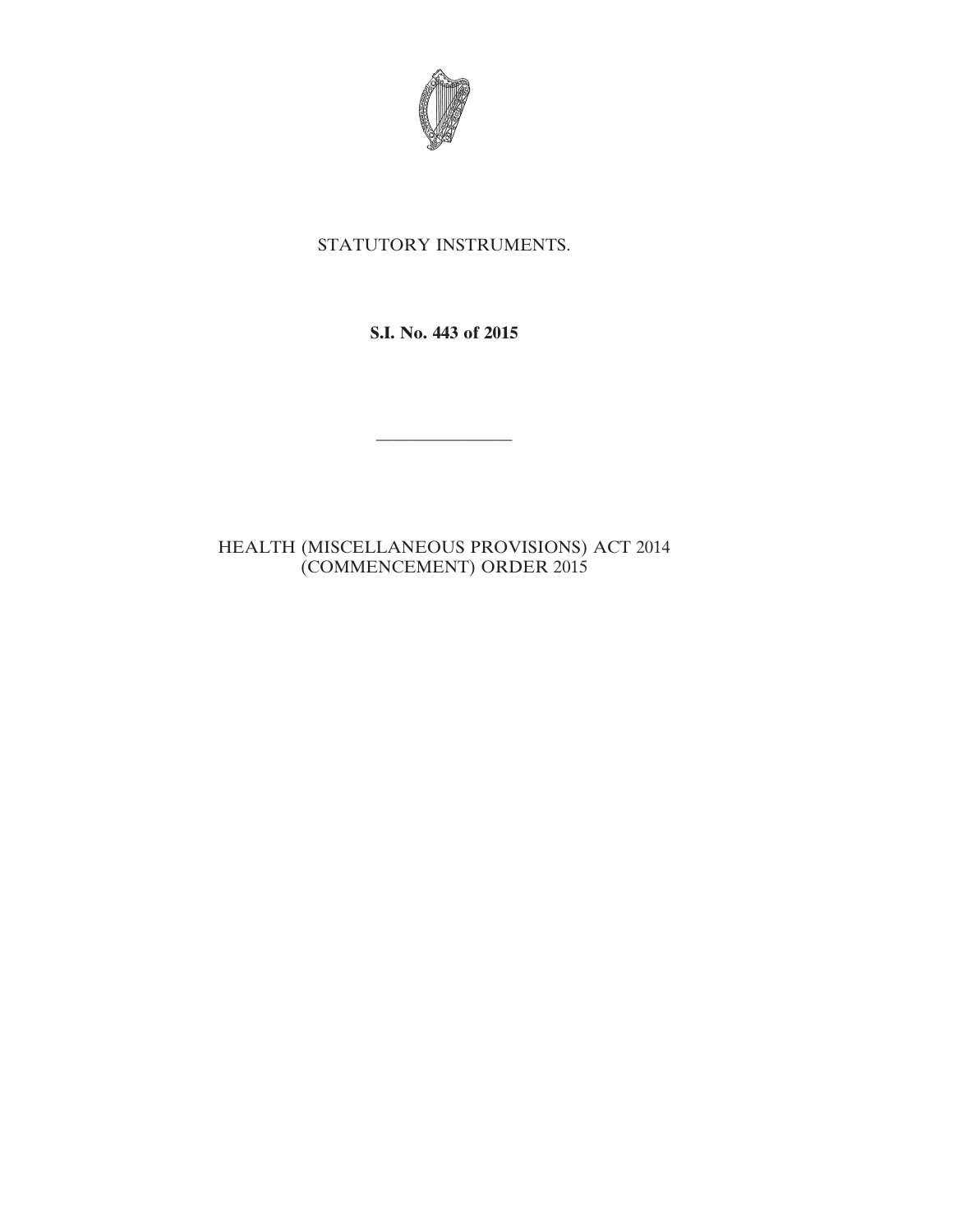## HEALTH (MISCELLANEOUS PROVISIONS) ACT 2014 (COMMENCEMENT) ORDER 2015

I, LEO VARADKAR, Minister for Health, in exercise of the powers conferred on me by section 1(2) of the Health (Miscellaneous Provisions) Act 2014 (No. 33 of 2014), hereby order as follows:

1. This Order may be cited as the Health (Miscellaneous Provisions) Act 2014 (Commencement) Order 2015.

2. The 31st day of October 2015 is appointed as the day on which section 2 of the Health (Miscellaneous Provisions) Act 2014 (No. 33 of 2014) comes into operation.

L.S.

Given under my Official Seal, 13 October 2015.

> LEO VARADKAR, Minister for Health.

*Notice of the making of this Statutory Instrument was published in "Iris Oifigiúil" of* 16*th October*, 2015.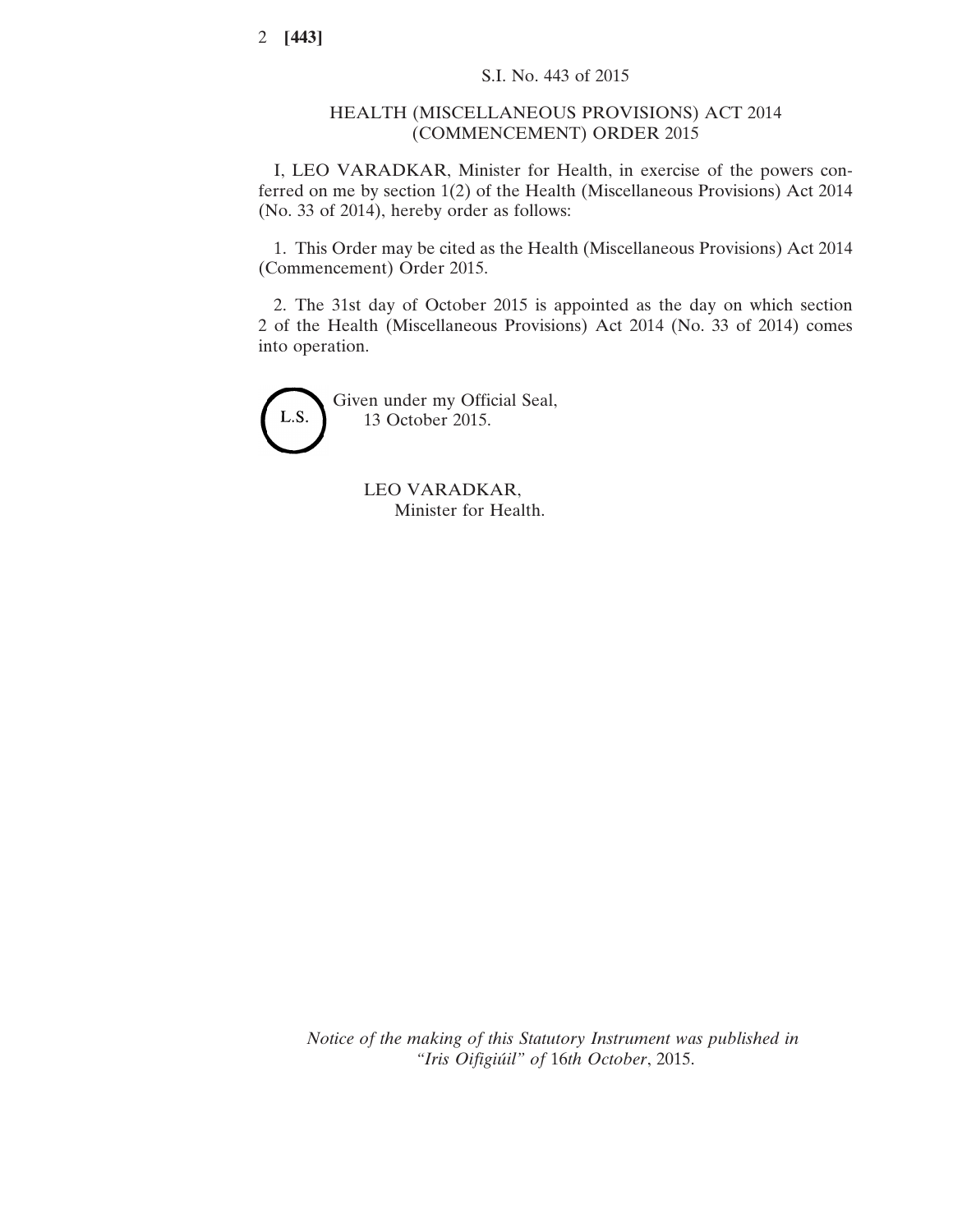**[443]** 3

## EXPLANATORY NOTE

*(This note is not part of the Instrument and does not purport to be a legal interpretation)*

This Order will commence section 2 of the Health (Miscellaneous Provisions) Act 2014 (No. 33 of 2014) with effect from 31 October 2015. The effect of the Order will be to repeal the Opticians Act 1956 and to transfer the regulation of the professions of optometrist and dispensing optician from that Act to the Health and Social Care Professionals Act 2005 with effect from that date.